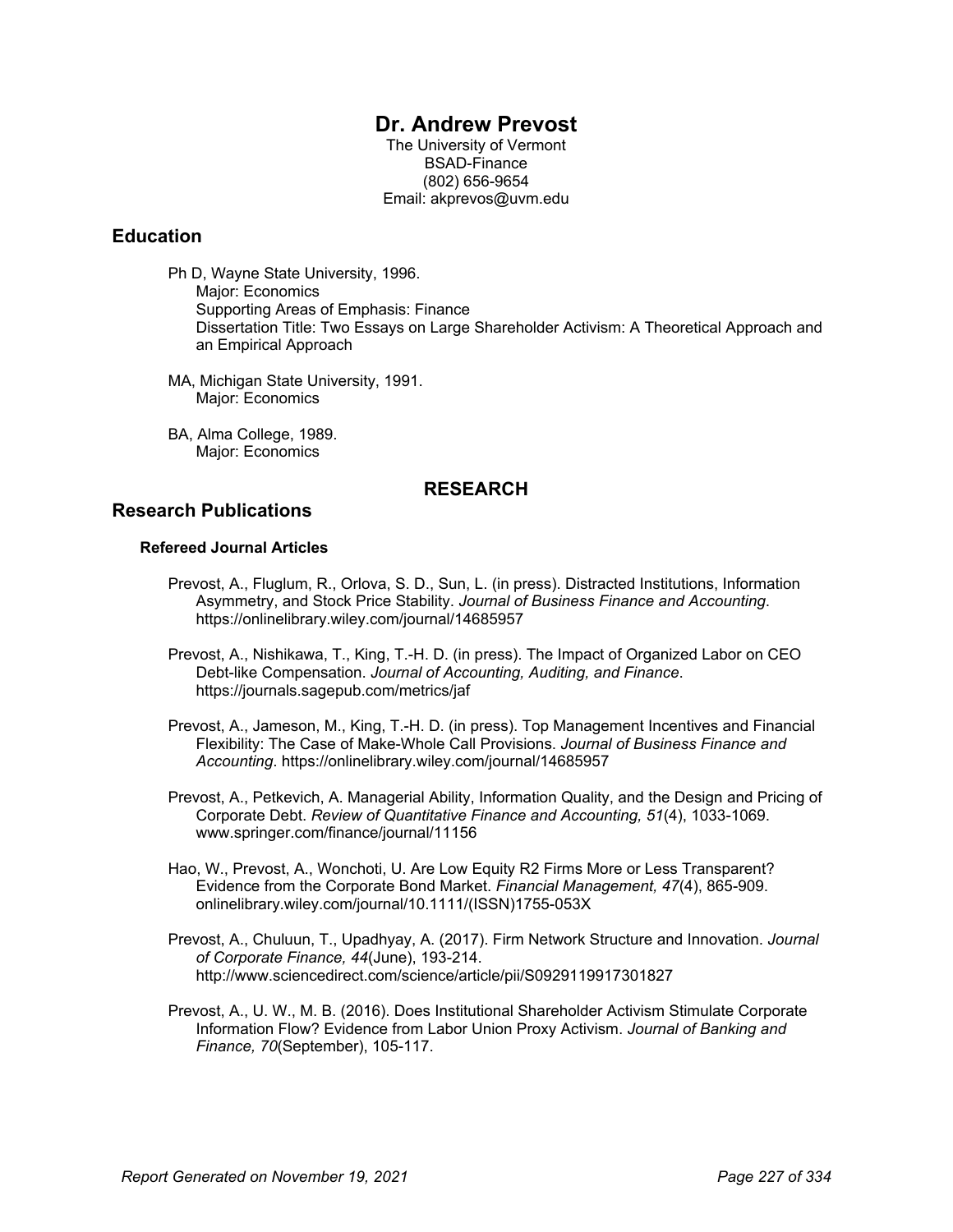- Prevost, A., Devos, E., Wonchoti, U., Hao, W. (2015). Stock Return Synchronicity and the Market Response to Analyst Recommendation Revisions. *Journal of Banking and Finance, 58*(September), 376-389. http://www.sciencedirect.com/science/journal/03784266/58
- Prevost, A., Chuluun, T., Puthenpurackal, J. (2014). Board Ties and the Cost of Corporate Debt. *Financial Management, 43*(3), 533-568.
- Prevost, A., Jameson, M., Puthenpurackal, J. (2014). Controlling Shareholders, Board Structure, and Firm Performance: Evidence from India. *Journal of Corporate Finance, 27*, 1-20.
- Prevost, A., Rao, R. P., Williams, M. (2012). Labor Unions as Shareholder Activists: Champions or Detractors? *The Financial Review, 47*(2), 327-349.
- Prevost, A., Devos, E., Rao, R. P. (2012). The Effects of Relative Changes in CEO Equity Incentives on the Cost of Corporate Debt. *Journal of Business Finance and Accounting, 40*(3 & 4), 470-500.
- Prevost, A., Nishikawa, T., Rao, R. P. (2011). Bondholder and Stockholder Reactions to Open Market Repurchase Agreements. *Journal of Financial Research, 34*(3), 549-570.
- Prevost, A., Devos, E., Spieler, A., Tse, Y. (2011). The Determinants of More Frequent Disclosure: The Case of Issuing Monthly Sales Reports by Retail Firms. *Advances in Quantitative Analysis of Finance and Accounting, 9*, 1-32.
- Prevost, A., Devos, E., Puthenpurackal),, J. (2009). Are Interlocked Directors Effective Monitors? *Financial Management, 38*(14), 861-887.
- Prevost, A., Elliott, W., Rao, R. P. (2009). The Announcement Impact of Seasoned Equity Offerings on Bondholder Wealth. *Journal of Banking and Finance, 33*(8), 1472-1480.
- Prevost, A., Panasian, C., Bhabra, H. (2008). Voluntary Listing Requirements and Corporate Performance: The Case of the Dey Report and Canadian Firms. *The Financial Review, 43*(1), 129-157.
- Prevost, A., Anderson, H., Cooper, S. (2006). Block Trade Price Asymmetry and Changes in Depth: Evidence from the Australian Stock Exchange. *The Financial Review, 41*(3), 247-271.
- Prevost, A., Mersden, A. (2005). Derivatives Use, Corporate Governance, and Legislative Change: An Empirical Analysis of New Zealand Listed Companies. *Journal of Business Finance and Accounting, 32*(1), 253-293.
- Prevost, A., Mason, C., Gottesman, A. (2003). Shareholder Intervention, Managerial Resistance, and Corporate Control: A Nash Equilibrium Approach. *Quarterly Review of Economics and Finance, 43*(3), 466-482.
- Prevost, A., Rao, R. P., Hossain, M. (2002). Board Composition in New Zealand: An Agency Perspective. *Journal of Business Finance and Accounting, 29*(5 & 6), 731-760.
- Prevost, A., Chin, Y. F., Gottesman, A. (2002). Contrarian Investing in a Small Capitalization Market: Evidence from New Zealand. *The Financial Review, 37*(3), 421-446.
- Prevost, A., Rao, R. p., Hossain, M. (2002). Determinants of Board Composition in New Zealand: A Simultaneous Equations Approach. *Journal of Empirical Finance, 9*(4), 373-397.
- Prevost, A., Rao, R. P., Wagster, J. (2002). Dividend Imputation and Shareholder Wealth: The Case of New Zealand. *Journal of Business Finance and Accounting, 29*(7 & 8), 1079-1104.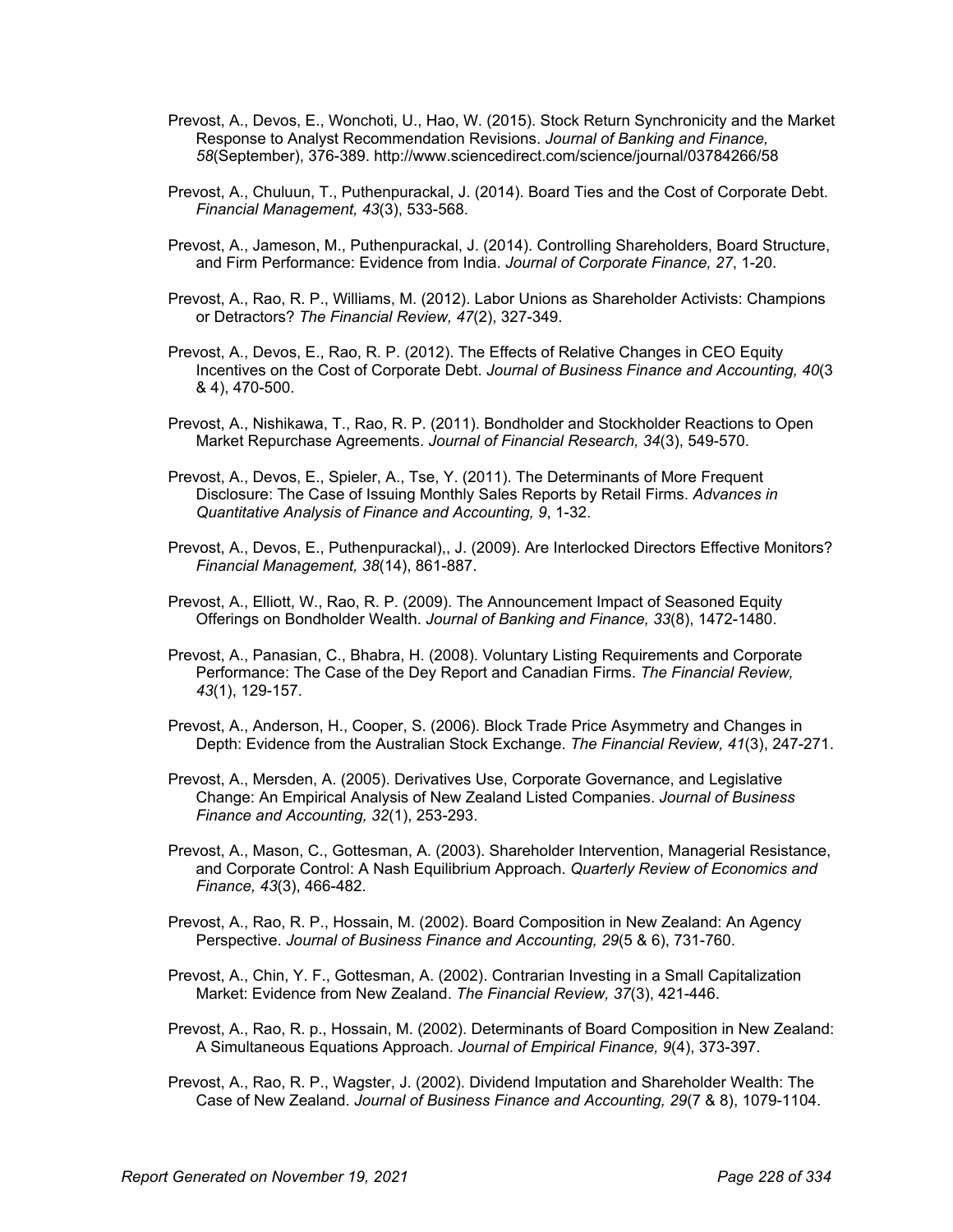- Prevost, A., Hossain, M., Rao, R. P. (2001). Corporate Governance in New Zealand: The Effect of the 1994 Companies Act On Board Composition and Firm Performance. *Pacific-Basin Finance Journal, 9*(2), 119-145.
- Prevost, A., Rose, L., Miller, G. (2000). Derivatives Usage and Financial Risk Management in Large and Small Economies: A Comparative Analysis. *Journal of Business Finance and Accounting, 27*(5 & 6), 733-759.
- Prevost, A., Rao, R. P. (2000). Of What Value Are Shareholder Proposals Sponsored by Public Pension Funds? *Journal of Business, 73*(2), 177-204.

#### **Presentations Given**

- Prevost, A., Nanda, V. (Author), Nishikawa, T. (Author), Seminar Series, University of North Texas, "Compensation Consultants, Managerial Incentives, and the Disappearing Union Effect." (April 23, 2021).
- Prevost, A., Nanda, V. (Author), Nishikawa, T. (Author), Seminar Series, University of Texas Rio Grande Valley, "Compensation Consultants, Managerial Incentives, and the Disappearing Union Effect." (March 5, 2021).
- Prevost, A., Upadhyay, A. (Author), Nanda, V. (Author), Seminar Series, Massey University, "Does Gender Diversity in the Boardroom Matter? Evidence from CEO Inside Debt Compensation," New Zealand. (July 15, 2018).
- Prevost, A., Seminar Series, Concordia University, "The Impact of Organized Labor on CEO Inside Debt: Strategic Substitution or Incentive Alignment?," Concordia University, Montreal, Canada. (February 17, 2017).
- Prevost, A., Hao, W. (Author), Wongchoti, U. (Author), Financial Management Association Annual Meeting, "Stock Return Synchronicity and Price Informativeness: Evidence from the Corporate Bond Market," Financial Management Association, Las Vegas, Nevada, United States. (October 19, 2016).
- Prevost, A., King, T.-H., Nishikawa, T., Seminar Series, University of Auckland, "The Impact of Organized Labor on CEO Inside Debt: Strategic Substitution or Incentive Alignment?," University of Auckland, Auckland, New Zealand. (July 22, 2016).
- Prevost, A., King, D. T.-H. (Author), Nishikawa, T. (Author), Seminar Series, Massey University, "The impact of organized labor on CEO inside debt: Strategic substitution or incentive alignment?," New Zealand. (July 15, 2016).
- Prevost, A. (Author & Presenter), Marshall, B. (Author), Wongchoti, J. (Author), Seminar Series, University of North Carolina - Charlotte, "Does Institutional Shareholder Activism Stimulate Corporate Information Flow? Evidence from Labor Union Proxy Activism," University of North Carolina - Charlotte, Charlotte, North Carolina, United States. (March 25, 2016).
- Prevost, A. (Author), Jameson, M. (Author & Presenter), Dolly, K. (Author), Financial Management Association Annual Meeting, "Signaling, Manager and Shareholder Incentive Alignment, and the Decision to Issue Callable Bonds," Financial Management Association, Orlando, Florida, United States. (October 16, 2015).

Prevost, A., CRSP Forum. (2010).

Prevost, A., American Accounting Association Annual Meeting. (2008).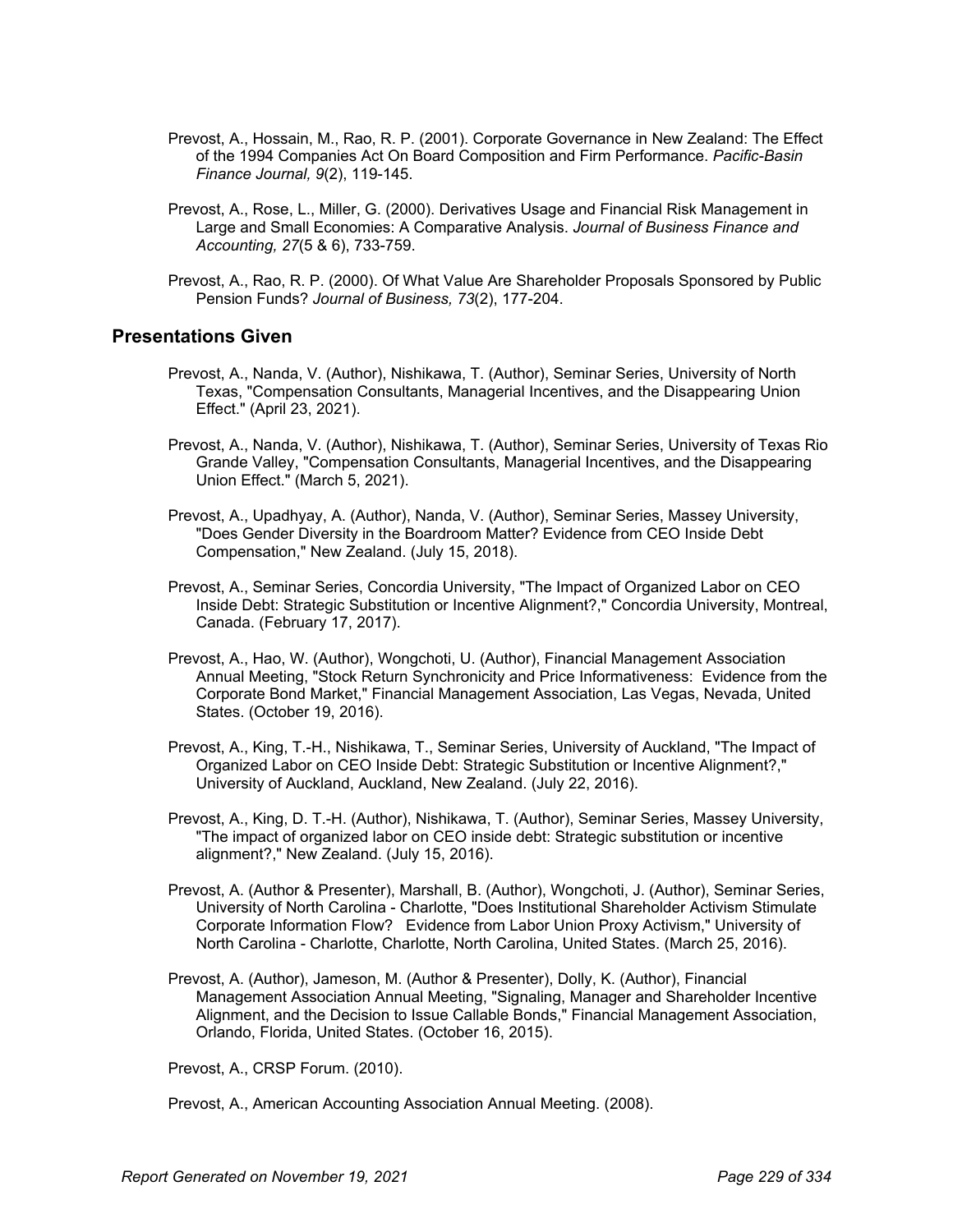Prevost, A., Financial Management Association European Conference. (2003).

Prevost, A. (2001).

Prevost, A. (1999).

Prevost, A. (1997).

Prevost, A., New Zealand Finance Colloquium. (1997).

Prevost, A., Financial Management Association Annual Meeting. (1996).

# **Research Currently in Progress**

"CEO Incentive Contracts, Risk Shifting, and Commitment Benefits of Gender Diverse Boards". Under initial review at Journal of Financial and Quantitative Analysis (JFQA).

"Compensation Consultants, CEO Pay, and the Disappearing Union Effect" (On-Going). I completed the first draft December 2020, will submit for presentation at the 2021 FMA conference.

"Convertible Bonds and Floating Rate Debt - Work in Process" (Planning). Andy and I are in the formation stages on a paper about Convertible Bonds. We have collected some data, and started a literature review.

"Corporate Long-termism: Looking Toward an (Un)certain Future" (On-Going). Do investors benefit when managers have long-term perspective? The dominant narrative suggests that they do. In this paper, we exploit the language characteristics of annual reports and offer a nuanced answer. We find that future-focused language is associated with relatively lower corporate risk, greater investment in tangible assets, more innovation, lower cost of capital, wider lender base, and higher firm value when accompanied by lower uncertainty. These associations either disappear, or reverse, when uncertain tone is high indicating that corporate long-termism is value enhancing only when accompanied by low uncertainty.

"Environmental Shareholder Proposals: How Do Withdrawn Proposals affect Corporate Environmental Behavior and Financial Performance" (On-Going). The focus of this new research program is on corporate responses to environmental shareholder proposals. More specifically, I intend to focus on withdrawn environmental shareholder proposals. To date, there is a limited understanding of the reasons why environmental proposals are more likely to be withdrawn, of the effects of such withdrawals on corporate behavior and financial performance, and of the mechanisms that contribute to these effects. This research program proposes to address an important gap in the literature on shareholder proposals.

# **TEACHING**

# **Teaching Experience**

#### **The University of Vermont**

BSAD 180, Managerial Finance, 4 courses. BSAD 181, Intermediate Financial Management, 13 courses.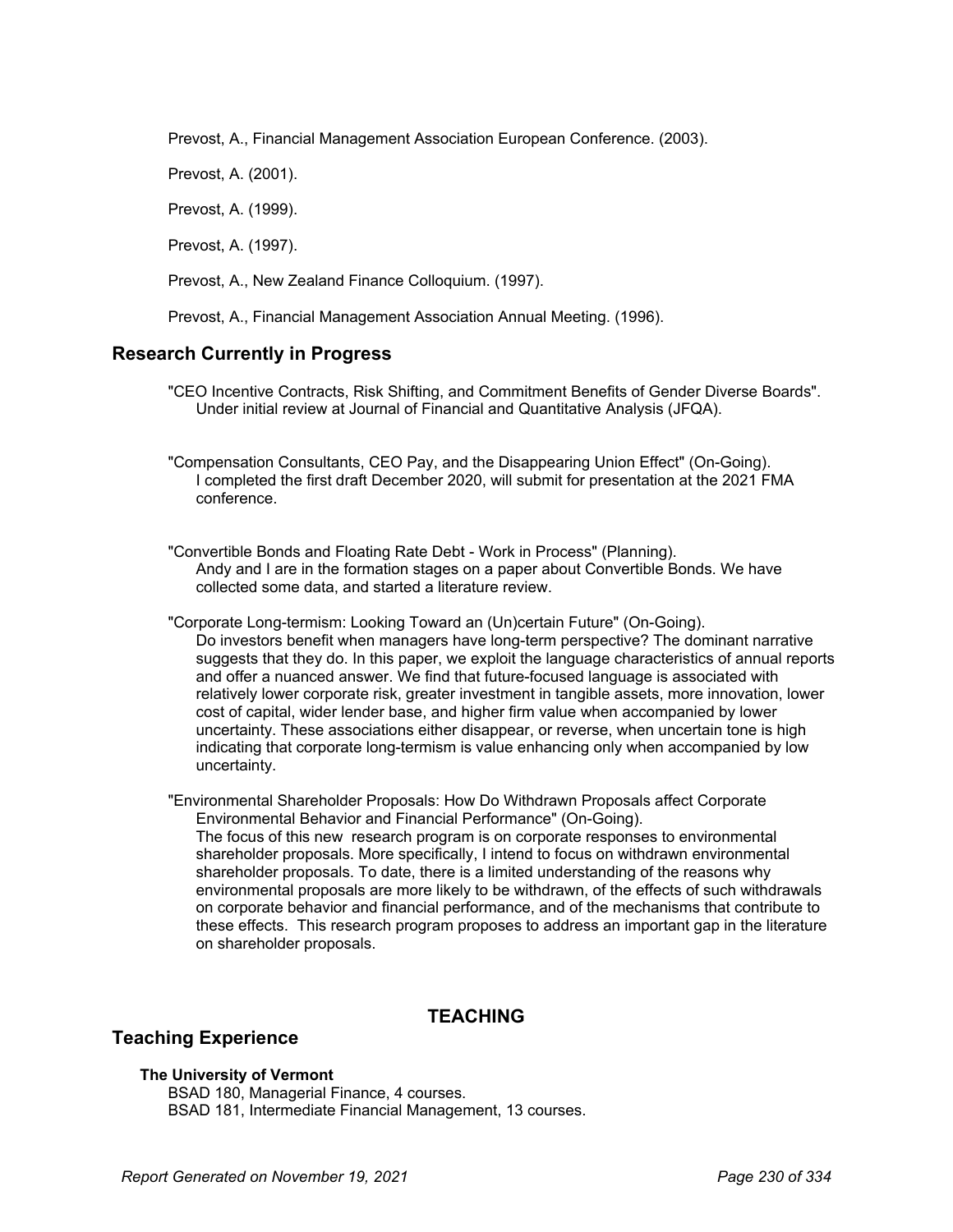BSAD 281, Fixed Income Security Analysis, 4 courses. BSAD 288, Wall Street Seminar, 7 courses. BSAD 292, Independent Study, 1 course. BSAD 295, Fixed Income Security Analysis, 1 course. BSAD 296, Green Mountain Investment Fund, 1 course. BSAD 299, Business Admin Honors Thesis, 2 courses.

# **SERVICE**

#### **Department Service**

Committee Member, FSC ad-hoc committee for RPT process. (February 17, 2016 - Present).

- Attendee, Meeting, Theme and Concentration faculty panel spring 2017. (February 10, 2017).
- Volunteered and served as GSB faculty representative, Grossman School of Business Open House. (November 12, 2016).

Committee Member, FSC ad hoc subcommittee for sabbatical review. (September 1, 2016 - September 30, 2016).

Presenter, College Awards Ceremony. (April 22, 2016).

#### **Service to Academic Community**

- Committee Chair, Sabbatical application Committee Chair. (September 20, 2020 September 21, 2020).
- Committee Member, Faculty Reseach Excellence Award Committee. (April 13, 2020 April 22, 2020).

Committee Member, Dean's Staff Award Committee. (April 13, 2020 - April 17, 2020).

Committee Member, FSC RPT Committee. (November 1, 2019 - November 15, 2019).

Attendee, Meeting, Faculty Concentration Panels 10/29/2019. (October 29, 2019).

Participant / speaker, Admitted student visit day program 4/22/2019. (April 22, 2019).

Participant / speaker, Admitted student visit day program 3/29/2019. (March 29, 2019).

Attendee, Meeting, Faculty Concentration Panel 3/29/2019. (March 29, 2019).

Attendee, Meeting, Faculty Concentration Panel 3/25/2019. (March 25, 2019).

Participant / speaker, Admitted student visit day program 3/1/2019. (March 1, 2019).

- Faculty advisor for research challenge team, CFA Research Challenge 2/21/2019. (October 1, 2018 - February 21, 2019).
- volunteer judge for presentations, Family Enterprise Research Conference 1/11/2019. (January 11, 2019).

Committee Member, RPT Committee. (October 15, 2018 - November 30, 2018).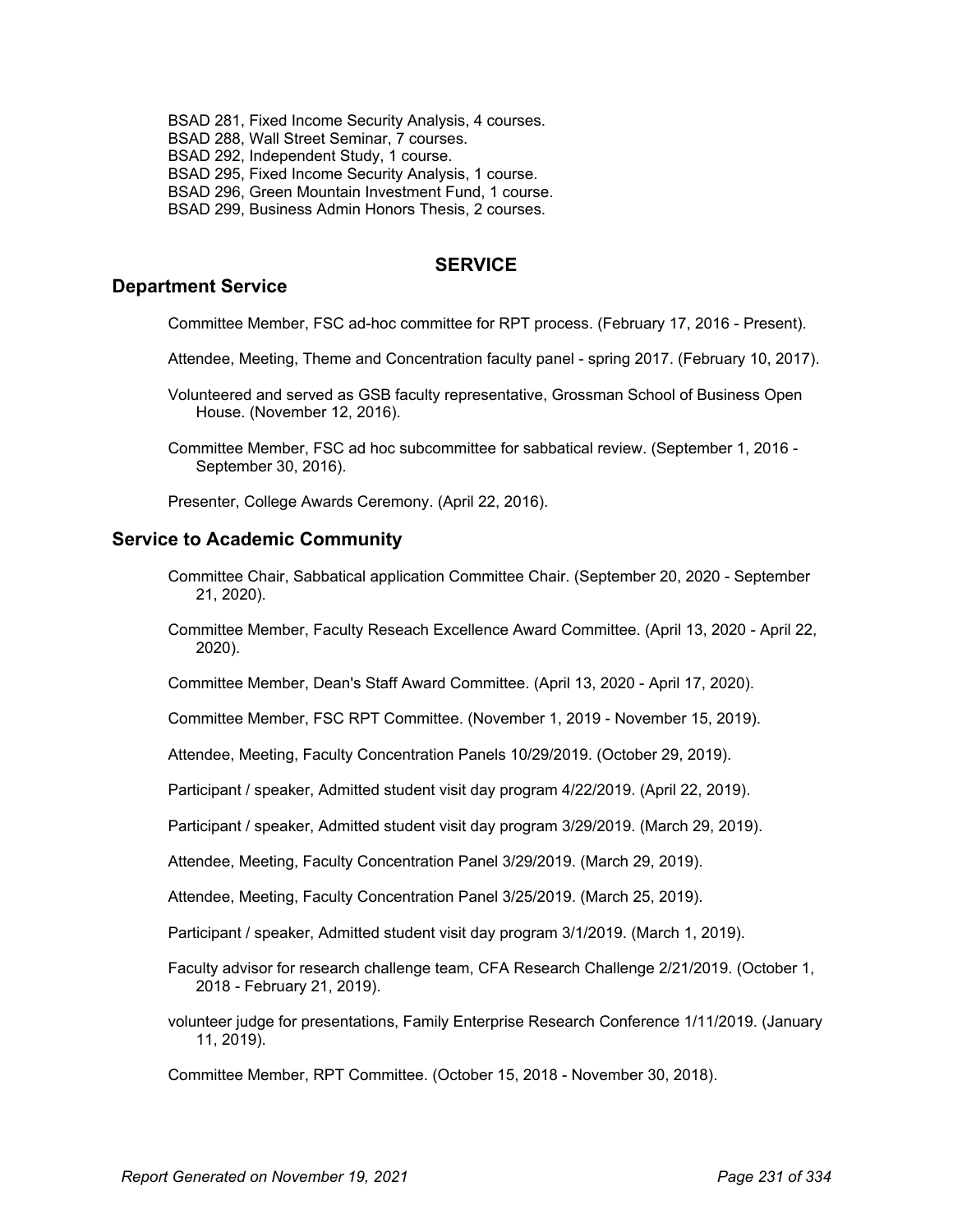Volunteered and attended the Kalkin / Ifshin open house event. I was one of only three faculty present (along with Amy Tomas and Chuck Schnitzlein)., GSB Open House event on Saturday 10/6/2018. (October 6, 2018).

Committee Member, Ad hoc online MBA committee. (January 28, 2017 - December 30, 2017).

Summer Research. (June 1, 2017 - August 30, 2017).

Finance award presenter, 2017 Honors Day presenter. (April 21, 2017).

Participant / speaker, Admitted student visit day program. (February 24, 2017).

Faculty Advisor, Green Mountain Investment Fund. (January 1, 2016 - December 31, 2016).

Summer Rearch. (June 1, 2016 - August 30, 2016).

Committee Chair, William Nedds Honors Thesis. (March 1, 2016 - May 6, 2016).

Faculty Advisor, Green Mountain Investment Fund. (September 1, 2015 - December 31, 2015).

# **University Service including GSB**

University Senate Service, Faculty Senate. (January 1, 2018 - December 30, 2018).

Attendee, Graduation, Honors College graduation ceremony. (May 8, 2018).

#### **Professional Service**

Reviewer, Ad Hoc Reviewer. (February 7, 2017 - Present). Reviewer, Ad Hoc Reviewer. (February 10, 2016 - Present). Reviewer, Ad Hoc Reviewer. (July 26, 2021 - August 2, 2021). Reviewer, Ad Hoc Reviewer. (June 15, 2021 - June 25, 2021). Reviewer, Ad Hoc Reviewer. (April 1, 2021 - April 11, 2021). Reviewer, Ad Hoc Reviewer. (January 21, 2021 - February 7, 2021). Reviewer, Ad Hoc Reviewer. (December 4, 2020 - December 15, 2020). External P&T Review, North Dakota State University. (August 13, 2020 - August 14, 2020). Reviewer, Ad Hoc Reviewer. (August 4, 2020 - August 10, 2020). Reviewer, Ad Hoc Reviewer. (July 13, 2020 - July 20, 2020). Reviewer, Ad Hoc Reviewer. (June 15, 2020 - June 22, 2020). Reviewer, Ad Hoc Reviewer. (June 4, 2020 - June 6, 2020). Reviewer, Ad Hoc Reviewer. (January 3, 2020 - January 18, 2020). Reviewer, Ad Hoc Reviewer. (December 17, 2019 - December 30, 2019).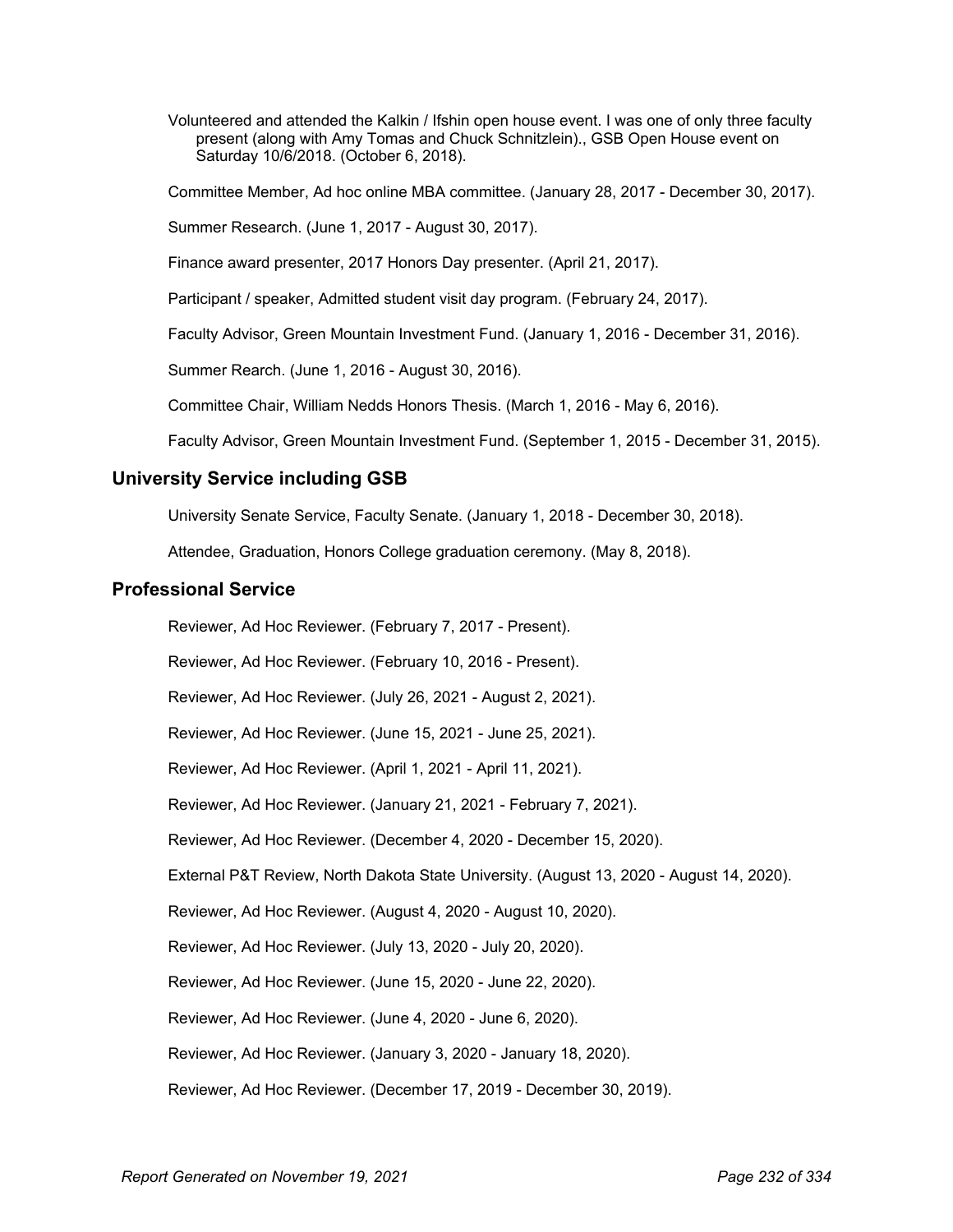Reviewer, Ad Hoc Reviewer. (October 22, 2019 - November 9, 2019).

- External Examiner, PhD thesis, Ahmed Eissa, Concordia University, Montreal. (June 1, 2019 August 1, 2019).
- Committee Member, Program Committee, 2019 Financial Management Association Annual Meeting, New Orleans, Louisiana. (April 1, 2019 - June 15, 2019).
- Reviewer, Ad Hoc Reviewer. (May 7, 2019 June 7, 2019).
- Reviewer, Ad Hoc Reviewer. (January 31, 2019 March 3, 2019).
- Reviewer, Ad Hoc Reviewer. (November 9, 2018 November 11, 2018).
- I discussed a paper on the FMA conference program. I did not attend, but my comments were conveyed to the authors at the conference., Financial Management Association. (October 4, 2018 - October 6, 2018).
- External P&T Review, Illinois Institute of Technology. (October 2, 2018 October 3, 2018).
- Reviewer, Ad Hoc Reviewer. (September 10, 2018 September 15, 2018).
- Reviewer, Ad Hoc Reviewer. (July 21, 2018 July 29, 2018).
- Reviewer, Ad Hoc Reviewer. (June 21, 2018 June 29, 2018).
- Reviewer, Ad Hoc Reviewer. (June 24, 2018 June 25, 2018).
- Committee Member, Program Committee, 2018 Financial Management Association Annual Meeting, San Diego, California. (February 1, 2018 - May 15, 2018).
- Reviewer, Ad Hoc Reviewer. (April 1, 2018 April 9, 2018).
- Reviewer, Ad Hoc Reviewer. (March 15, 2018 March 20, 2018).
- Reviewer, Ad Hoc Reviewer. (October 15, 2017 October 22, 2017).
- External P&T Review, University of Akron. (October 17, 2017 October 18, 2017).
- External P&T Review, University of Tulsa. (October 17, 2017 October 18, 2017).
- Track Organizer, Southern Finance Association, Key West. (March 20, 2017 August 30, 2017).
- Reviewer, Ad Hoc Reviewer. (June 1, 2017 July 28, 2017).
- Reviewer, Ad Hoc Reviewer. (March 30, 2017 March 31, 2017).
- External P&T Review, Illinois Institute of Technology, Stuart School of Business, Chicago. (September 15, 2016).
- Reviewer, Ad Hoc Reviewer. (August 16, 2016 August 23, 2016).
- Committee Member, Program Committee, 2016 Financial Management Association Annual Meeting, Las Vegas, Nevada. (February 1, 2016 - April 15, 2016).

Reviewer, Ad Hoc Reviewer. (September 1, 2015 - February 19, 2016).